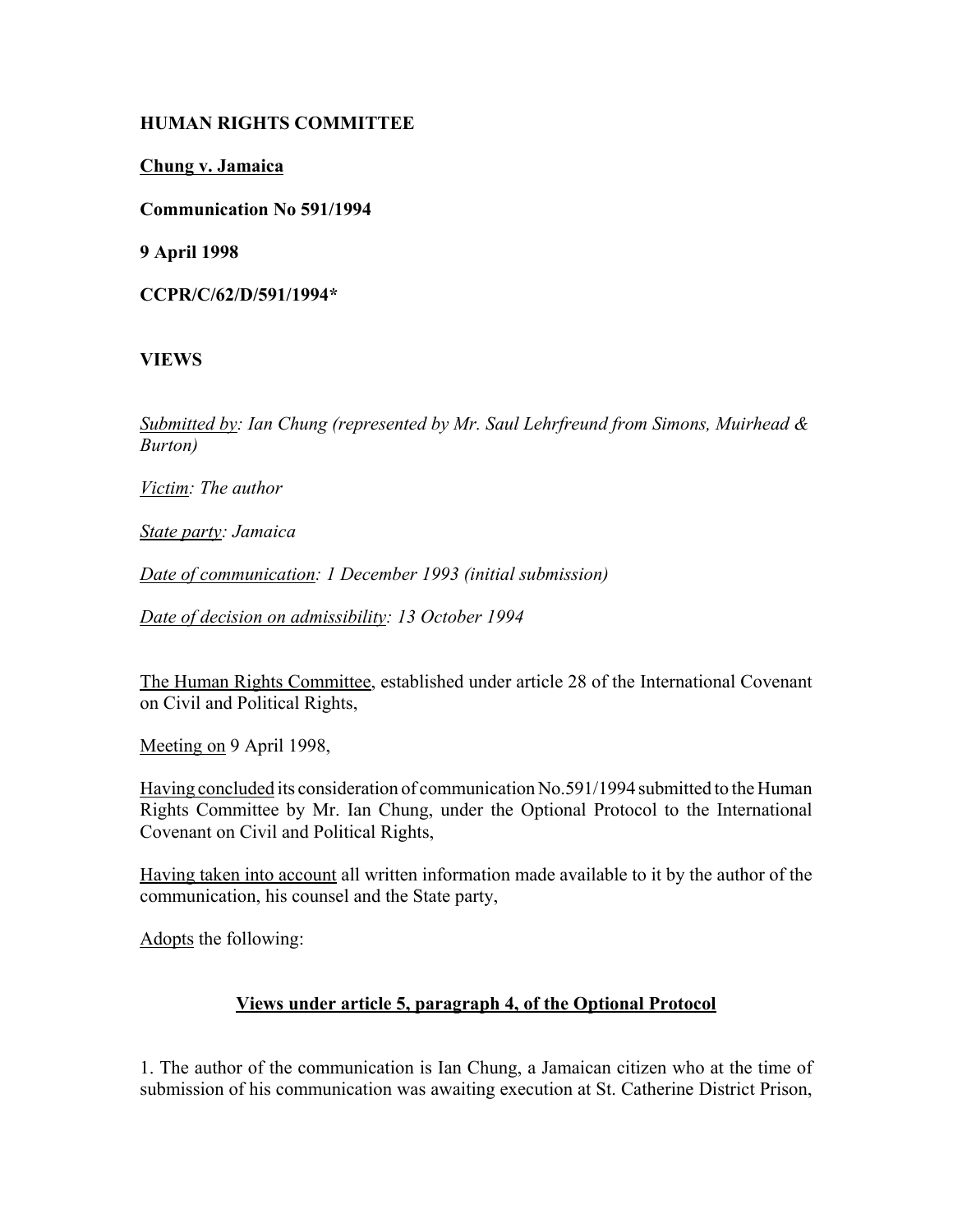Jamaica. He claims to be a victim of violations by Jamaica of articles 6, 7, 10, paragraph 1, and 14, paragraphs 1, 2 and 3(g), of the International Covenant on Civil and Political Rights. He is represented by Saul Lehrfreund of the London law firm of Simons Muirhead and Burton. On 11 July 1995, the author's death sentence was commuted to one of life imprisonment.

## Facts as submitted by the author:

2.1 Ian Chung was arrested together with two co-defendants, Dwayne Hylton<sup>1</sup> and Dennie Wilson, and charged with the murder, on 21 August 1986, of a taxi driver. He was tried in the Manchester Circuit Court (Mandeville District), found guilty as charged and sentenced to death on 26 May 1988, together with his co-defendants. The Court of Appeal dismissed the appeal on 16 May 1990. A subsequent petition for special leave to appeal was dismissed by the Judicial Committee of the Privy Council on 21 June 1993.

2.2 The prosecution's case was that the author and his co-defendants had, during the night of 6 to 7 July 1986 and after a visit to a discotheque in Mandeville, boarded a taxi and then stabbed its driver, who died of the stab injuries. A witness for the prosecution, who initially was charged along with the defendants, testified that he had seen the taxi with the defendants on board and entered it himself, only to find a dead body lying in the car. He left the vehicle in Kingston, after having been threatened by the author not to reveal anything to the police.

2.3 On trial, the prosecution presented as evidence statements which had been given by the defendants to the police after their arrest and after having been cautioned. From the statements, it transpired that the author and the co-defendants wanted to leave Jamaica as stowaways on a ship. They had promised the taxi driver money to drive them to Kingston but then killed him, since they were penniless. In his statement, the author indicated that he was told by one of the co-defendants to cut the taxi driver's throat, but that he had aimed his knife at the victim's chest instead, as he did not want to kill him. The victim was placed in the trunk of the taxi and abandoned next to a mud lake. When driving away, the three realized that the victim was still alive - one of the co-defendants left the car and stabbed the victim in the back.

2.4 According to the forensic evidence tendered during the trial, the deep cut on the chest, allegedly the result of the author's stab, could have caused the victim's death by itself, as it had punctured the heart at its base.

2.5 During the trial, the author made an unsworn statement from the dock, stating that he had been at the discotheque until 11:30 p.m. on 6 July 1986, and then returned home with some friends in the taxi in question. He argued that the police had forced him to sign the statement later produced as evidence by the prosecution. After a voir dire, the trial judge admitted said statement as evidence.

## The complaint:

3.1 The author contends that during interrogation by three policemen at Mandeville Police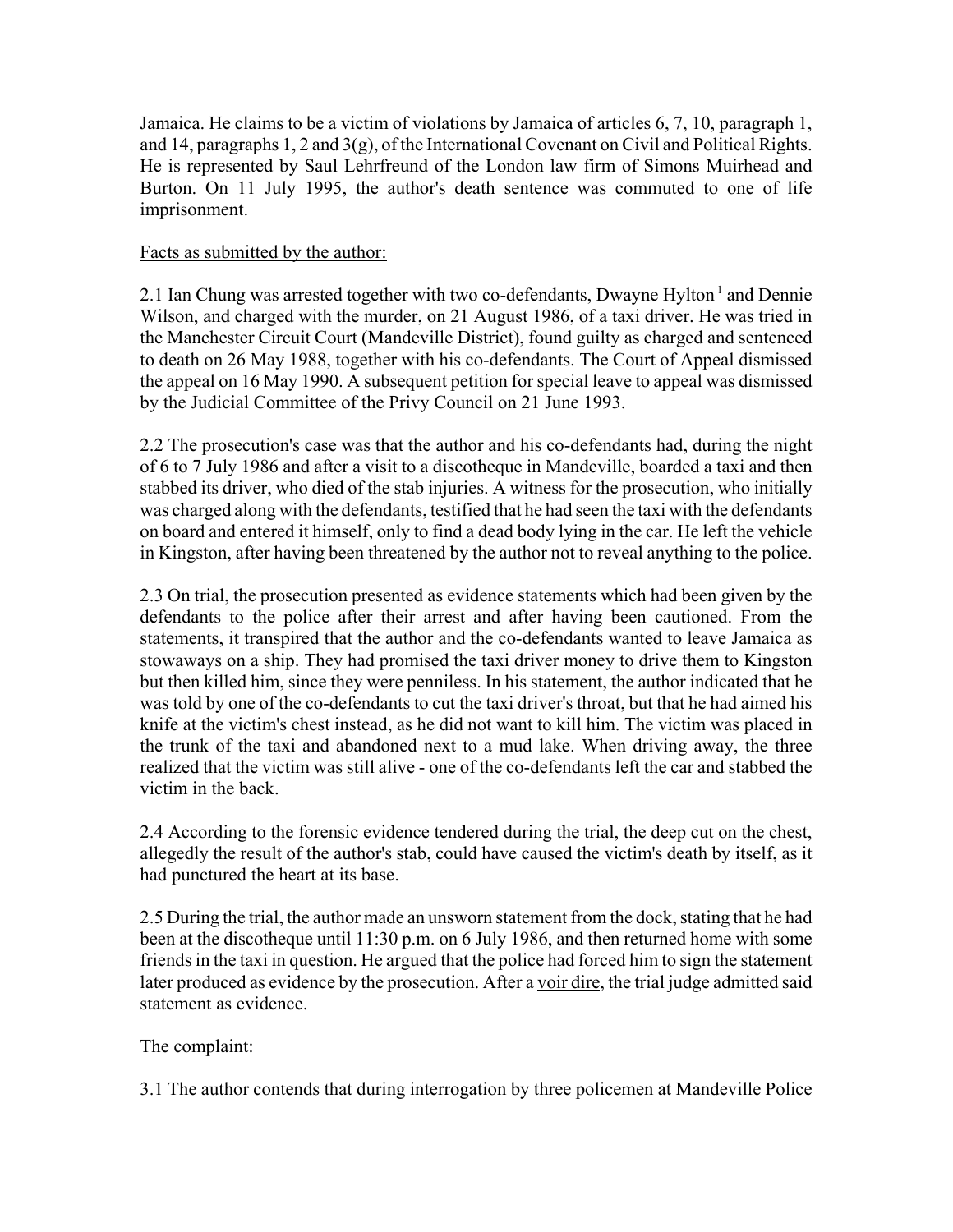Station on 21 August 1986, he was brutally beaten by one of the investigating officers. He claims that he was threatened with a gun; under duress, he agreed to sign a prepared statement to avoid further beatings and stress. At this moment, the author was without legal representation. It is said that this treatment violated articles 7, 10, paragraph 1, and 14, paragraph 3(g), of the Covenant.

3.2 It is submitted that the author and his co-defendants were brutalized and terrorized , mentally and physically, by members of the public every time they attended the court sessions; Mr. Chung adds that his family and legal reperesentative were also threatened. At the start of the trial, counsel requested a change of venue as, in the circumstances, the author's defence was highly prejudiced and his client would be deprived of a fair trial. He also pointed out that the pre-trial publicity given to the case had severely prejudiced the public, including all of the jurors drawn from the Parish of Manchester, who would be prejudiced against the author. This, it is argued, violated the author's right to a fair trial and his right to be presumed innocent until found guilty.

3.3 Counsel argues that the judge erred in not leaving the issue of manslaughter to the jury's consideration. On the basis of the statement given to the police, many doubts about the author's intentions remained, which would have precluded a verdict of guilty of murder. Counsel contends that the judge's instructions to the jury amounted to a denial of justice, in violation of article 14, paragraph 1. The death sentence pronounced against the author allegedly violated article 6, paragraph 2, as it was imposed upon conclusion of a trial which did not meet the requirements of article 14.

3.4 The author submits that during his incarceration on death row, he was subjected to beatings and other forms of ill-treatment, in violaton of articles 7 and 10, paragraph 1. He notes that after one inmate had been beaten to death in front of his cell by warders in 1989, warders returned the following day and beat him up as well. Although he suffered a kidney injury, he was left in his cell for a full four days before he was brought to a hospital. Mr. Chung complained about this treatment to the Parliamentary Ombudsman, by letters of 12 January and 10 September 1989. Subsequently, counsel requested information from the Ombudsman's Office about the author's complaints, to no avail.

3.5 It is submitted that the period of confinement to death row - from May 1986 to July 1995 - amounts to a violation of article 7 of the Covenant. Reference is made to the judgment of the Judicial Committee of the Privy Council in the case of *Pratt and Morgan v. Attorney-General of Jamaica* .

#### State party's submission on admissibility and counsel's comments:

4.1 By submission dated 17 February 1995, the State party argues that the judgment of the Privy Council in *Pratt and Morgan* is no authority for the proposition that the execution of an individual detained on death row for over five years automatically constitutes cruel and inhuman treatment contrary to the Jamaican Constitution. It refers to the Committee's own Views on the above case, where it was held that prolonged judicial proceedings and detention on death row did not per se constitute cruel, inhuman and degrading treatment.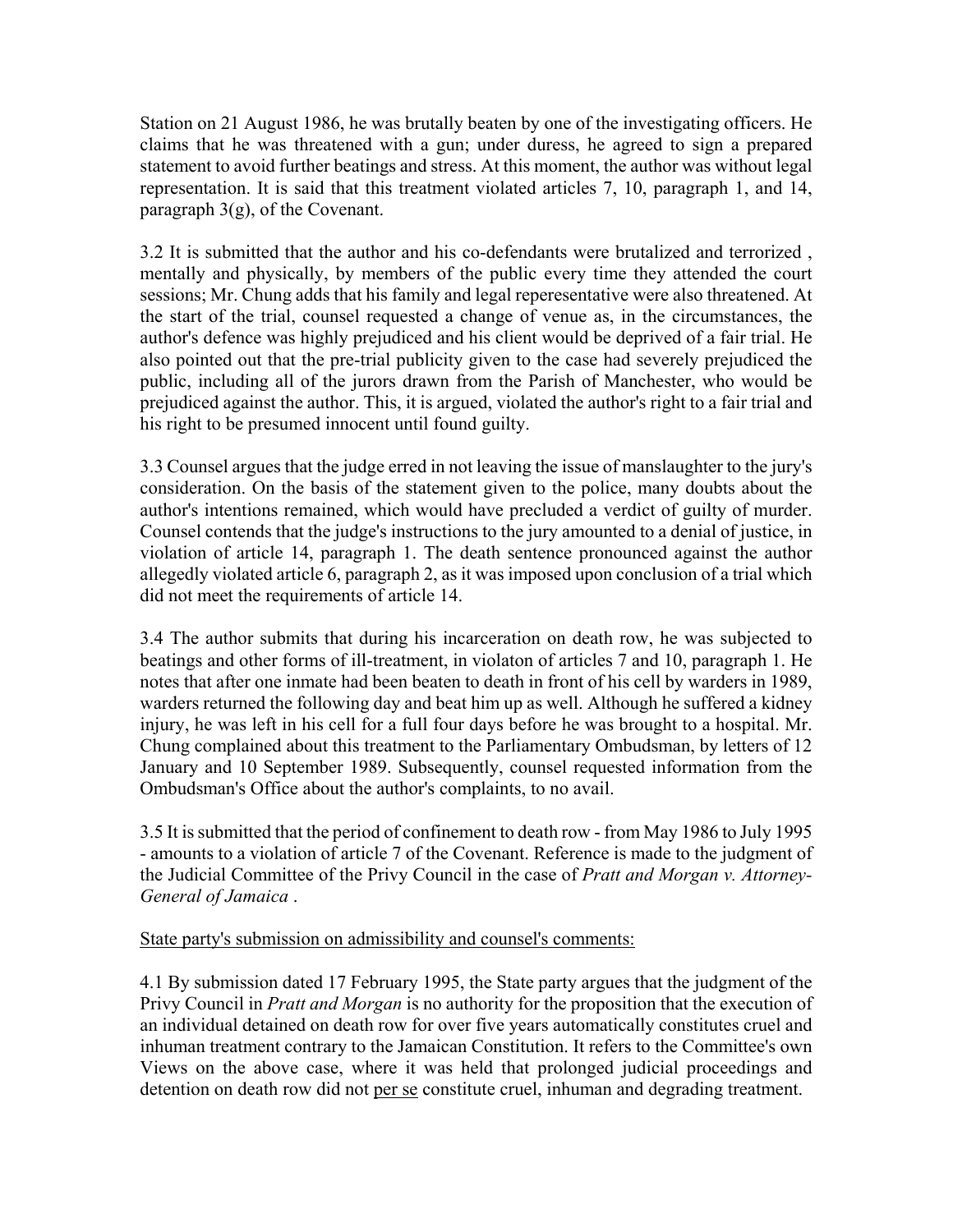4.2 The State party notes that the author's claims under articles 7, 10 and  $14(3)(g)$  concerning ill-treatment during police interrogation were examined in a voir dire during the trial. Thus, the claims were subject to judicial scrutiny at a time when the author *was* represented. As the judge was not satisfied of the accuracy of the allegations, and these claims being related to the evaluation of evidence in the case, the State party considers that they are inadmissible *ratione materiae*, as incompatible with the provisions of the Covenant.

4.3 As to the author's alleged ill-treatment in 1989, the State party promises an investigation of the matter. It adds that its readiness to investigate the author's claim does not in any way imply that it accepts the assertion that the Parliamentary Ombudsman routinely fails to investigate such claims. Nor does the State party accept that death row inmates are generally afraid to notify the authorities of instances of ill-treatment: the Inspectorate of the Ministry of National Security and Justice is investigating several cases of allegations of ill-treatment of inmates.

4.4 According to the State party, there was no violation of article 14, paragraph 1, because of the judge's refusal to change the trial venue and his failure to put the possibility of a manslaughter verdict to the jury: both issues relate to matters of evaluation of facts and evidence. On the issue of change of trial venue, Section 34 of the Judicature (Supreme Court) Act allows a judge to grant a change of venue where good cause is shown: in the author's case, the judge exercised her discretion and did not allow such a change. The State party argues that the exercise of such discretion is not a matter to be considered by the Committee, unless there was a flagrant violation of fundamental rights.

4.5 As to whether the issue of manslaughter should have been left to the jury, the State party notes that this issue was properly examined by the Court of Appeal. For the State party, " .... in a situation where a determination depends on an assessment of facts and evidence, [the Committee] is in no position to hold that there has been a breach of the Covenant, unless [there was] a case of flagrant abuse of fundamental rights".

5.1 In his comments, counsel challenges the State party's interpretation of the Privy Council's judgment in *Pratt and Morgan* on the death row phenomenon. He asserts that the Judicial Committee's Guidelines apply to all prisoners on death row incarcerated for over five years if detention on death row exceeds five years, then this constitutes *per se* cruel, inhuman and degrading treatment.

5.2 Counsel argues that the examination, in a voir dire during the trial, of the alleged illtreatment of the author in police interrogation, does not relate to evaluation of facts and evidence and thus cannot be considered an admissibility issue; rather, this is a matter to be examined on its merits.

5.3 As to Mr. Chung's ill-treatment on death row, counsel recalls that the author made separate complaints to the Office of the Parliamentary Ombudsman, who replied on 2 February and 26 September 1989 assuring the author that the complaints would receive prompt attention. Counsel himself wrote to the Office of the Ombudsman on 15 September and 19 October 1993 to request further details on his client's complaint - no reply was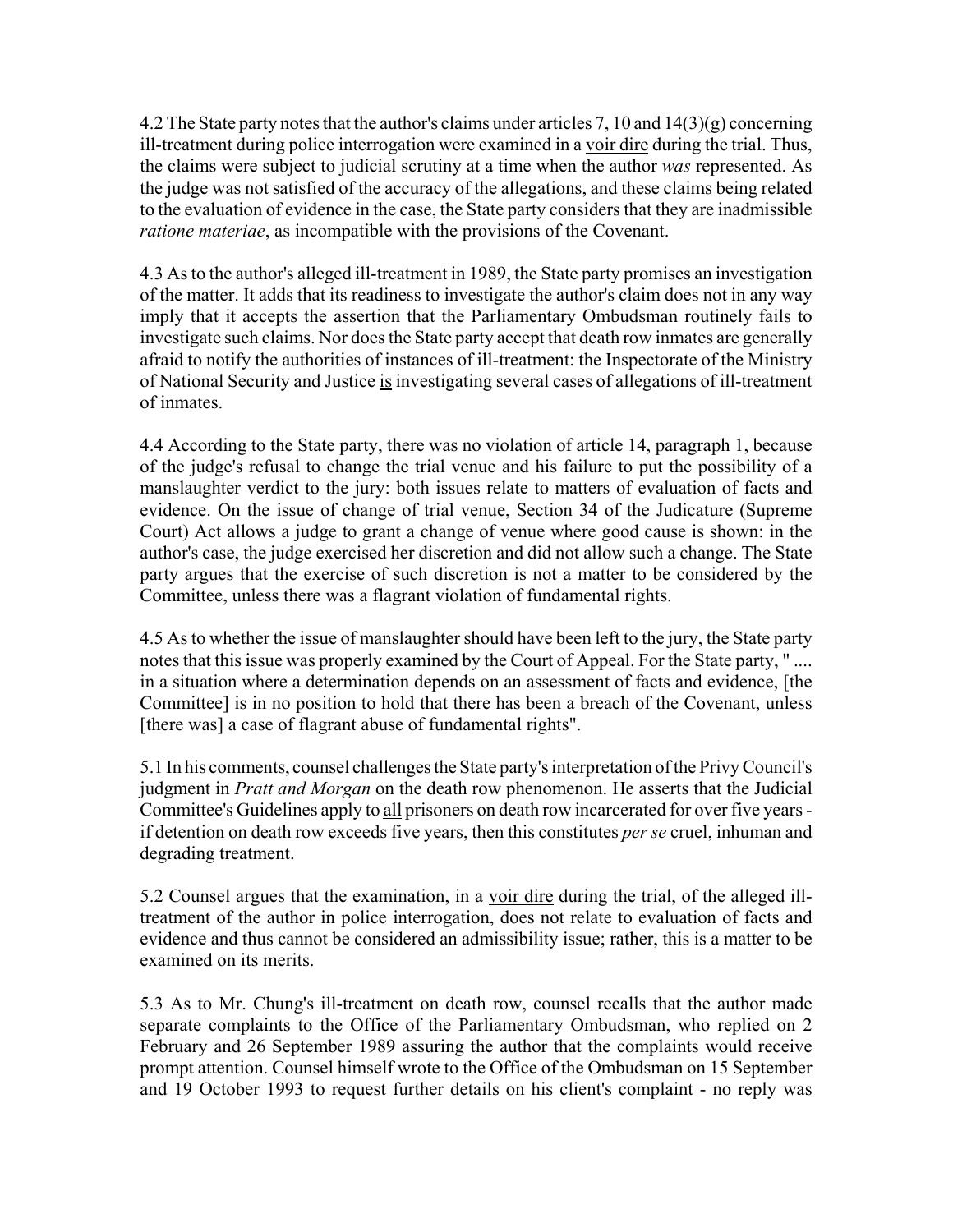### received.

5.4 Counsel reiterates that Mr. Chung's claim of harassment and brutalization on the occason of his attendance at the trial in Manchester Circuit Cort points to gross and flagrant violations of article 14, paragraphs 1 and 2. These claims have nothing to do with evaluation of facts and evidence in the case and thus deserve consideration on the merits.

### Committee's admissibility decision:

6.1 During its 55th session, the Committee considered the admissibility of the case. On the death row phenomenon claim (article 7), it recalled that detention on death row for any specific period of time would not amount to a violation of article 7 in the absence of further compelling circumstances<sup>2</sup>. In this case, the author had not substantiated the existence of further compelling circumstances which would raise an issue under article 7 of the Covenant. This part of the complaint was thus inadmissible under article 2 of the Optional Protocol.

6.2 On the issue of the author's alleged ill-treatment during interrogation, the Committee noted the State party's argument that as these claims were the subject of a voir dire during the trial and found to be lacking in substance, they concerned the evaluation of facts and evidence and thus should be held inadmissible. The alleged forced confession of the author was considered in detail during the trial and left for the jury to evaluate. The Committee reiterated its jurisprudence on the issue of evaluation of facts and evidence, which are best left for the appellate courts of States parties to decide, and the instructions of the trial judge to the jury, which the Committee could not generally challenge unless the instructions were clearly arbitrary or amounted to a denial of justice. There was no evidence that the judge's decision to admit the author's caution statement as evidence or her instructions to the jury suffered from such defects. This part of the case was thus inadmissible under article 3 of the Optional Protocol, as incompatible with the provisions of the Covenant.

6.3 The Committee reached the same conclusion with respect to the author's claim that the judge erred in not leaving the possibility of a verdict of manslaughter to the jury. The material before the Committee did not show that the judge's instructions to the jury on this issue were manifestly arbitrary or amountred to a denial of justice.

6.4 The Committee noted the claim that Mr. Chung's trial was unfair because of the pressure he and his co-defendants were subjected to in the Manchester Circuit Court, and the judge's refusal to change the venue of the trial. It did not accept the State party's contention that the judge's exercise of discretion not to change the venue had to be subsumed under the evaluation of facts and evidence - the author's claim suggested an atmosphere of hostility and bias which might have had a bearing on his right to a fair trial before an independent and impartial tribunal; this matter should be considered on its merits.

6.5 The Committee regretted that the State party had not provided it with information about the results of its investigation into the author's ill-treatment by warders on death row. The author's claim that his attempts to bring his grievances to the attention of prison authorities and the Parliamentary Ombudsman had not been challenged. In the circumstances, the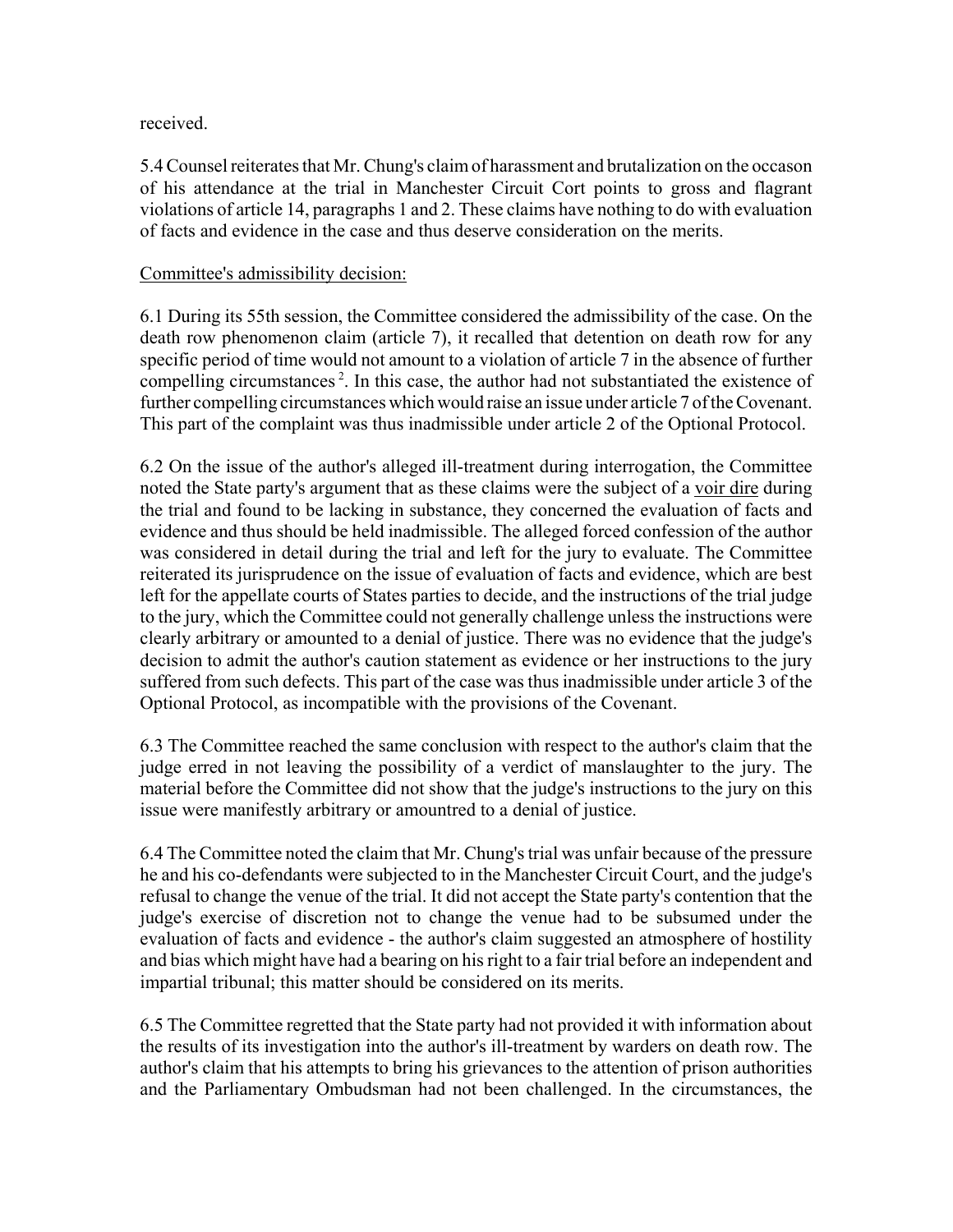Committee concluded that the author had met the requirements of article 5, paragraph 2(b), of the Optional Protocol.

6.6 On 13 October 1995, the Committee declared the communication admissible in so far as it appeared to raise issues under articles 7, 10, paragraph 1, and 14, paragraphs 1 and 2, of the Covenant.

### State party's merits observations and counsel's comments:

7.1 By submission of 13 January 1997, the State party contends that its investigation has not substantiated the author's allegation that he was ill-treated by warders on death row therefore, it denies any violation of articles 7 and 10, paragraph 1.

7.2 The State party denies a violation of article 14, paragraphs 1 and 2, because of the pressure the author and his lawyer allegedly were subjected to in the Manchester Circuit Court, and the judge's refusal to change the venue. It reiterates that the exercise of the judge's discretion is a matter of evaluation of facts - an application for a change of venue must be based on the presentation of particular facts. It would be for the judge who was present in the same environment to make an evaluation of the situation and to exercise his discretion. The exercise of his discretion would be reviewed by appellate instances, a matter which the Committee has no jurisdiction to examine.

7.3 In his comments, counsel observes that the State party has rejected the author's claim of ill-treatment by warders on death row in blanket terms: he notes that the State party has not provided any information as to what investigations were carried out, what the actual findings were, nor who carried out the investigations. Nor does the State party's blanket denial of a violation of articles 7 and 10(1) challenge the author's contention that his efforts to bring his grievances to the attention of the authorities and the Parliamentary Ombudsman were unsuccessful.

7.4 As to the trial judge's refusal to change the venue, author's counsel reiterates that *if* there is a possibility that Mr. Chung's defence was prejudiced in such a way as to deprive him of his right to a fair trial before an independent tribunal, then the Committee must have jurisdiction to consider the complaint on its merits.

#### Examination on the merits:

8.1 The Human Rights Committee has considered the present communication in the light of all the information which has been made available to it by the parties, as required under article 5, paragraph 1, of the Optional Protocol.

8.2 The Committee has noted the State party's argument that investigations into the allegations of ill-treatment of Mr. Chung have not substantiated his version of beatings and ill-treatment sustained while on death row. It observes that the State party has not indicated whether a formal report on the result of these investigations was issued, nor who investigated the claim and when it was investigated. On the other hand, Mr. Chung has given a detailed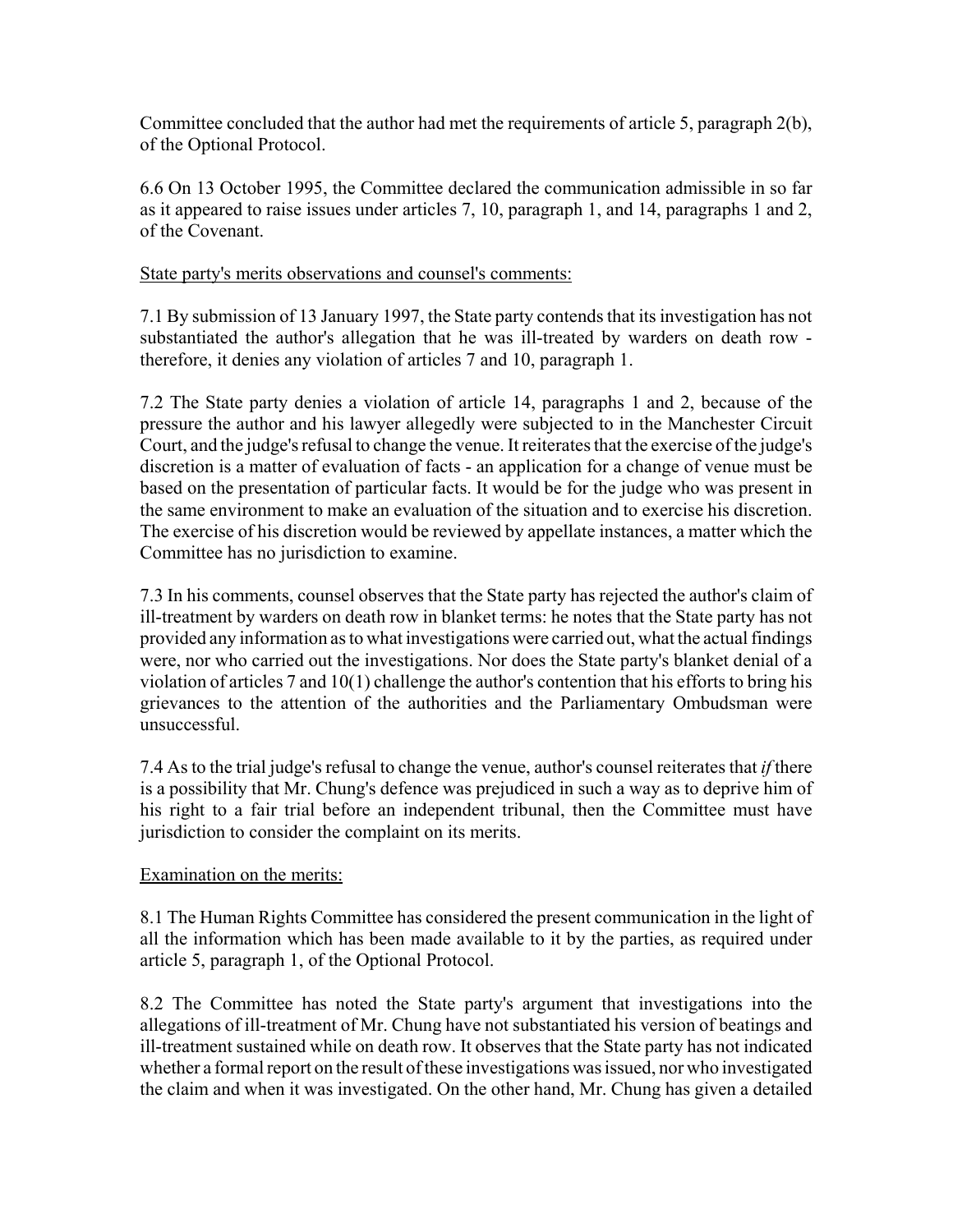account of the beatings he sustained at the hand of warders in 1989. The Committee recalls that a State party is under the obligation to investigate seriously allegations of violations of the Covenant made under the Optional Protocol procedure.<sup>3</sup> This entails forwarding the outcome of the investigations to the Committee, in detail and without undue delay. In the absence of a detailed reply from the State party, due weight must be given to the author's allegations. The Committee finds that the ill-treatment described by the author constitutes a violation of articles 7 and 10, paragraph 1, of the Covenant.

8.3 As to the claim that the trial judge's refusal to change the venue of the trial deprived Mr. Chung of a fair trial and of his right to be presumed innocent, the Committee notes that the request for a change of venue was examined in detail by the judge at the start of the trial (pages 3 to 11 of the trial transcript). The judge heard both Mr. Chung's representative and the Deputy Director of Public Prosecutions on the issue; she noted that the author's fears related to expressions of hostility towards him which well preceded the trial, and that the author was the only one, out of five co-accused, to have requested a change in venue. After hearing the parties' submissions and having satisfied herself that the jurors had been selected properly, she exercised her discretion and allowed the trial to proceed in the parish of Manchester. The Committee does not consider, in these circumstances, that the judge's decision not to change the venue deprived the author of his right to a fair trial or to be presumed innocent until found guilty. An element of discretion is necessary in decisions such as the judge's on the venue issue, and barring any evidence of arbitrariness or manifest inequity of the decision, the Committee is not in a position to substitute its findings for those of the trial judge. Accordingly, there has been no violation of articles 14, paragraphs 1 and 2, of the Covenant.

9. The Human Rights Committee, acting under article 5, paragraph 4, of the Optional Protocol to the International Covenant on Civil and Political Rights, is of the view that the facts before it disclose a violation by Jamaica of articles 7 and 10, paragraph 1, of the Covenant.

10. Under article 2, paragraph 3 (a) of the Covenant, Ian Chung is entitled to an effective remedy entailing compensation. The State party is under an obligation to ensure that similar violations do not occur in the future.

11. On becoming a State party to the Optional Protocol, Jamaica recognized the competence of the Committee to determine whether there has been a violation of the Covenant or not. This case was submitted for consideration before Jamaica's denunciation of the Optional Protocol became effective on 23 January 1998; in accordance with article 12 (2) of the Optional Protocol, it continues to be subject to the application of the Optional Protocol. Pursuant to article 2 of the Covenant, the State party has undertaken to ensure to all individuals within its territory or subject to its jurisdiction the rights recognized in the Covenant and to provide an effective and enforceable remedy in case a violation has been established. The Committee wishes to receive from the State party, within ninety days, information about the measures taken to give effect to the Committee's Views.

 $\frac{1}{2}$